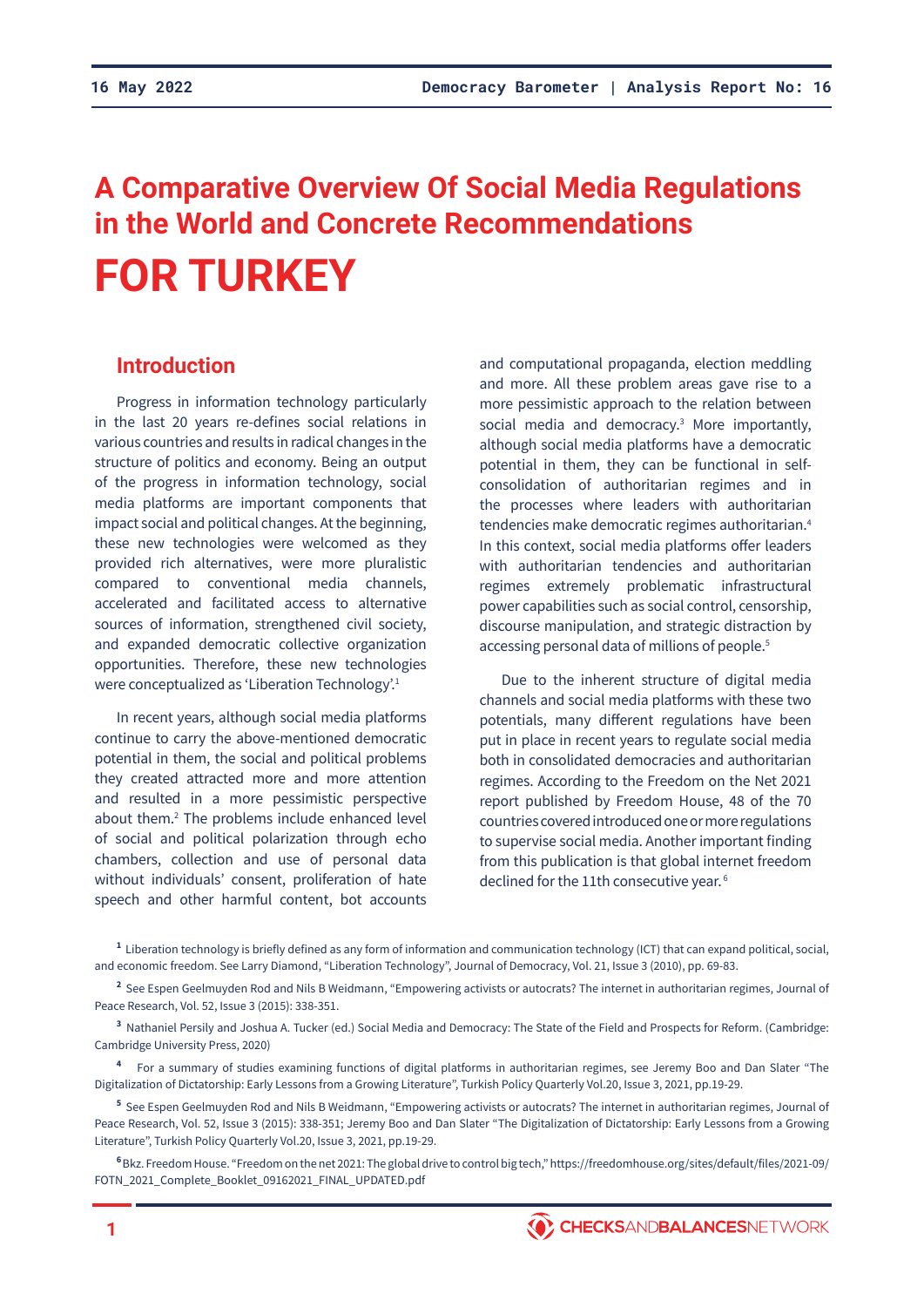In Turkey, steps have been taken in recent years to supervise social media. Government officials state that new regulations in this field will be on the agenda in the future. We as Checks and Balances Network have emphasized in various reports that an independent, effective and pluralistic media (conventional and digital) is an indispensable element in a effectively-functioning checks and balances system. The above-mentioned problems about social media can be solved with regulations which can protect users from these effects but which can also secure fundamental rights and freedoms that are vital for a soundly functioning democracy such as privacy, freedom of expression, and access to alternative sources of information.

The goal of this report is to examine applications aimed at regulating social media in various countries from a comparative perspective, and to analyze current and expected regulations in Turkey based on examples from other countries. As in all our analysis reports, in the final section of our report, we share with the public and decision makers a set of concrete recommendations about how social media can be regulated without causing any decline in freedom of expression based on good examples of social media regulations.

# **Methodology**

This study has been designed based on comparison of countries with different regime types. In this framework, regulations that are on the agenda or are already in place in countries with a consolidated democratic regime are analyzed with their justifications. Countries included in the study in this respect are Germany, the United Kingdom, France and the United States. The report also examines the recent steps taken to regulate social media at the European Union (EU) level. To make the study a holistic one, we also examined the regulations aimed at regulating social media in Russia and People's Republic of China which are authoritarian regimes. Regulations to supervise social media in Turkey are evaluated based on this comparative analysis. Characteristics of political regimes in the countries examined in the study are presented in the graph

below (Graph 1) based on Electoral Democracy Index of the Varieties of Democracy Index. According to the graph, the UK, France and Germany are classified as consolidated democracies while Russia and China are in the category of authoritarian regimes. India, on the other hand, is included in the study as an example of a country experiencing democratic backsliding along with Turkey. Especially after 2014, India experienced a rapid decline in the Electoral Democracy Index. Similarly, Turkey has rapidly fallen below the level of 0.5 in the data set since and moved from defective democracy category to competitive authoritarian regime category.

Graph 1. Varieties of Democracy: Electoral Democracy Index



Description: Electoral democracy index ranks countries based on free and fair elections, which constitute the minimum standard of democracy. In the graph, 1 represents the highest level of electoral democracy while 0 represents a level where electoral democracy is totally removed. In the literature of political science, 0.5 is considered as a threshold for transition to an authoritarian regime.

Source: V-Dem, https://www.v-dem.net/en/

Status of the countries included in the study in indices with international reputation indicating their data about freedom of expression and freedom on the net is in parallel to the data about their regime type (Table 1, Graph 2).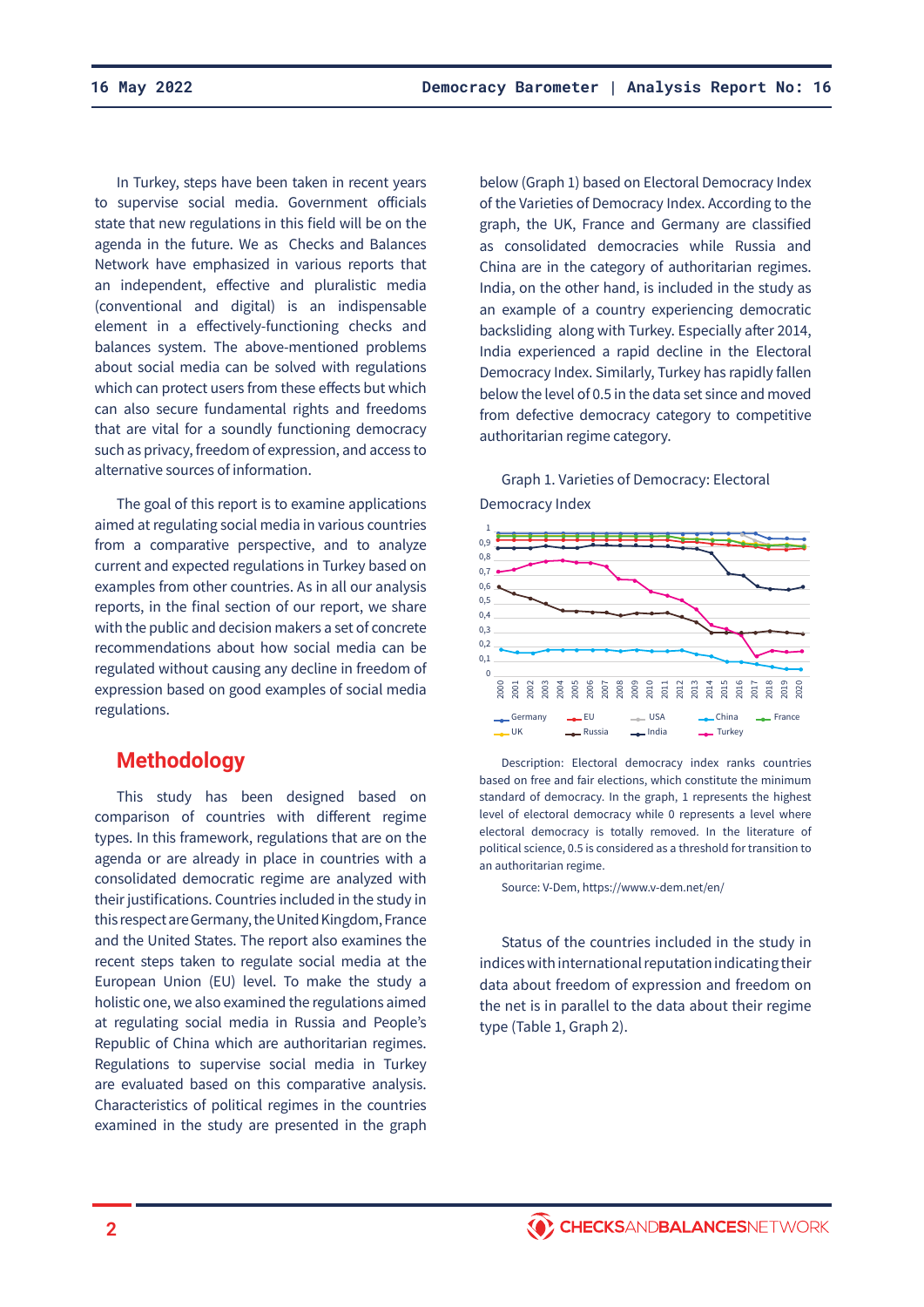| Country    | Political Regime<br>Type | Internet Freedom<br>Status | Obstacles to<br>Access | imits on<br>Content | Violation of User<br>Rights | Total |
|------------|--------------------------|----------------------------|------------------------|---------------------|-----------------------------|-------|
| Germany    | Democracy                | F                          | 22                     | 29                  | 28                          | 79    |
| France     | Democracy                | F                          | 23                     | 30                  | 25                          | 78    |
| UK         | Democracy                | F                          | 23                     | 30                  | 25                          | 78    |
| <b>USA</b> | Democracy                | F                          | 21                     | 29                  | 25                          | 75    |
| India      | Democracy                | PF                         | 11                     | 21                  | 17                          | 49    |
| Turkey     | Autocracy                | NF                         | 15                     | 10                  | 9                           | 34    |
| Russia     | Autocracy                | NF                         | 12                     | 10                  | 8                           | 30    |
| China      | Autocracy                | NF                         | 8                      | $\overline{2}$      | $\mathbf{0}$                | 10    |

Table 1. Freedom House Freedom on the Net Data (2020)

Source: Shahbaz, Funk, Slipowitz, Vesteinsson, Baker, Grothe, Vepa, Weal eds. Freedom on the Net 2021, Freedom House, 2021, freedomonthenet.org

Description: Obstacles to Access: 0-25, Limits on Content: 0-35, Violations of User Rights: 0-40

Total internet freedom score: Total of the categories above: 100-70 = F (Free), 69-40 = PF (Partly Free), and 39-0 = NF (Not Free).

Graph 2. Varieties of Democracy: Freedom of Expression and Alternative Sources of Information Index



Source: V-Dem, https://www.v-dem.net/en/

Description: In the graph, 1 represents the highest level of freedom of expression while 0 represents a level where freedom of expression is totally removed.

In this study, data from various indices of international reputation, domestic and international academic studies that were published, analysis reports and press content were used. The report is composed of three parts. In the first part, differences in justifications for social media regulations in democratic and authoritarian regimes are examined. In the second part, the content of the regulations is analyzed. In the third part, Turkey is examined based on these examples. In the final part, concrete recommendations are presented for a social media regulation which both minimizes freedom of expression deterioration and protects users from harmful content.

# **Justification of Social Media Regulations in Countries with Different Types of Political Regimes**

When justifications of initiatives aimed to regulate and supervise social media are examined, differences in democratic and authoritarian countries attract attention. The dominant discourse about justifications of initiatives aimed to regulate social media in authoritarian countries rather involves the necessity to take measures against illegal and harmful content from foreign web sites. For example, a document published by the Chinese government in 2010 emphasizes that 'within Chinese territory, the internet is under the sovereignty of China'.<sup>7</sup> In addition to the emphasis on sovereignty, themes such as "protecting the state's dignity", "maintaining public stability and order" stands out as the main discourse in justification of regulations.<sup>8</sup> ÇVarious international institutions highlight that these regulations rather aim to prevent spread of opposing voices and opinions.<sup>9</sup>

**<sup>7</sup>**See Jack Wagner. (2017). "China's Cybersecurity Law: What You Need to Know". The Diplomat. https://thediplomat.com/2017/06/chinascybersecurity-law-what-you-need-to-know/

**<sup>8</sup>**See Lotus Ruan. (2019). "Regulation of the internet in China: An explainer". The Asia Dialogue. https://theasiadialogue.com/2019/10/07/ regulation-of-the-internet-in-china-an-explainer/

**<sup>9</sup>**See Freedom House. "Freedom on the net 2021: The global drive to control big tech," https://freedomhouse.org/sites/default/files/2021-09/ FOTN\_2021\_Complete\_Booklet\_09162021\_FINAL\_UPDATED.pdf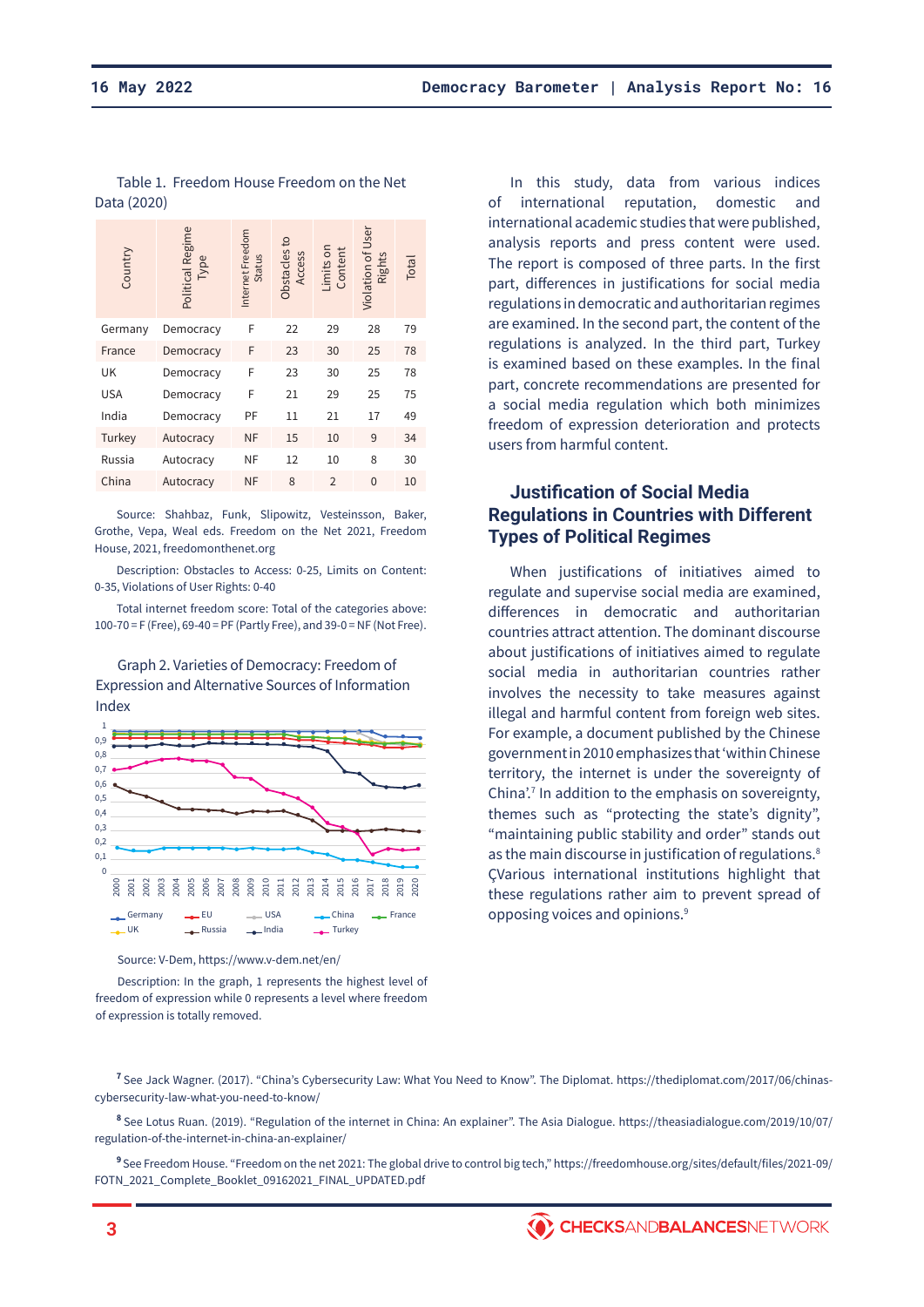In India, which is in the process of democratic decline, the social media regulation came to the fore with the government's demand from Twitter to close or block more than 1000 accounts during the farmer protests across the country. The legislative proposal to regulate the social media area was justified by emphasizing the prevention of harmful content against state security and public order, and it was underlined that the new regulation did not aim to limit the right to criticism and opposition.

When justifications of social media regulation initiatives in Germany, France, and UK are examined, the discourse is different than the ones in authoritarian regimes. For example, justification for the regulation in Germany is expressed as fighting more effectively against producing and spreading of false information, inciting people to crime, provoking people, sharing of images of violence and threatening, which are carried out in general by farright groups.10 Likewise, in the example of France, the regulation was justified as to prevent online hate crimes.<sup>11</sup> In the UK, discussions about social media regulations started when a 14-year-old girl committed suicide after viewing content on social media in February 2017. Following this incident, initiatives to regulate social media were justified as lowering the probability of all citizens to come across illegal content and enabling social media users to report such content.<sup>12</sup>

## **Content of Social Media Regulations**

Differences observed in justification of social media regulations are also reflected in the content of social media regulations in countries with democratic and authoritarian regimes. Exhibiting these differences and understanding different approaches to regulating and supervising social

media in the world are important in terms of shedding light to discussions in Turkey. Although there are considerable differences between regulations aimed at regulating social media in countries, social media regulations can be classified under different headings:<sup>13</sup>

- **1** Regulations about online content
- **2** Regulations about safeguarding of personal data
- **3** Regulations about competition between social media platforms

Regulations mentioned above aimed to regulate social media, particularly those introduced in the last 10 years, have the potential to trigger a decline in fundamental rights and freedoms such as the freedom of expression. Studies of various international indices measuring freedom on the net indicate that global internet freedom has declined in recent years due to the regulatory attempts.<sup>14</sup>

Although the above-mentioned regulations have some similarities in authoritarian regimes and democratic regimes, there are considerable differences in terms of content of regulations and penalties that are applied. Furthermore, structural issues in authoritarian regimes such as independence and impartiality of judiciary and independence of regulatory and supervisory agencies from the executive power show that similar regulations have the potential of bearing different consequences in terms of fundamental rights and freedoms in countries with different types of regimes.

**<sup>10</sup>**See Deutsche Welle. (2020). "Alman sosyal medya yasası Türkiye'ye örnek olur mu?." https://www.dw.com/tr/alman-sosyal-medyayasas%C4%B1-t%C3%BCrkiyeye-%C3%B6rnek-olur-mu/a-54033328

**<sup>11</sup>**See Universal Rights Group. (2020). "France's watered-down anti-hate speech law enters into force." https://www.universal-rights.org/ blog/frances-watered-down-anti-hate-speech-law-enters-into-force/

**<sup>12</sup>**Bkz. Jane Wakefield. (2021). "Government lays out plans to protect users online". BBC. https://www.bbc.com/news/technology-57071977

**<sup>13</sup>**See Freedom House. "Freedom on the net 2021: The global drive to control big tech," https://freedomhouse.org/sites/default/files/2021-09/ FOTN\_2021\_Complete\_Booklet\_09162021\_FINAL\_UPDATED.pdf

**<sup>14</sup>**See Freedom House. "Freedom on the net 2021: The global drive to control big tech,"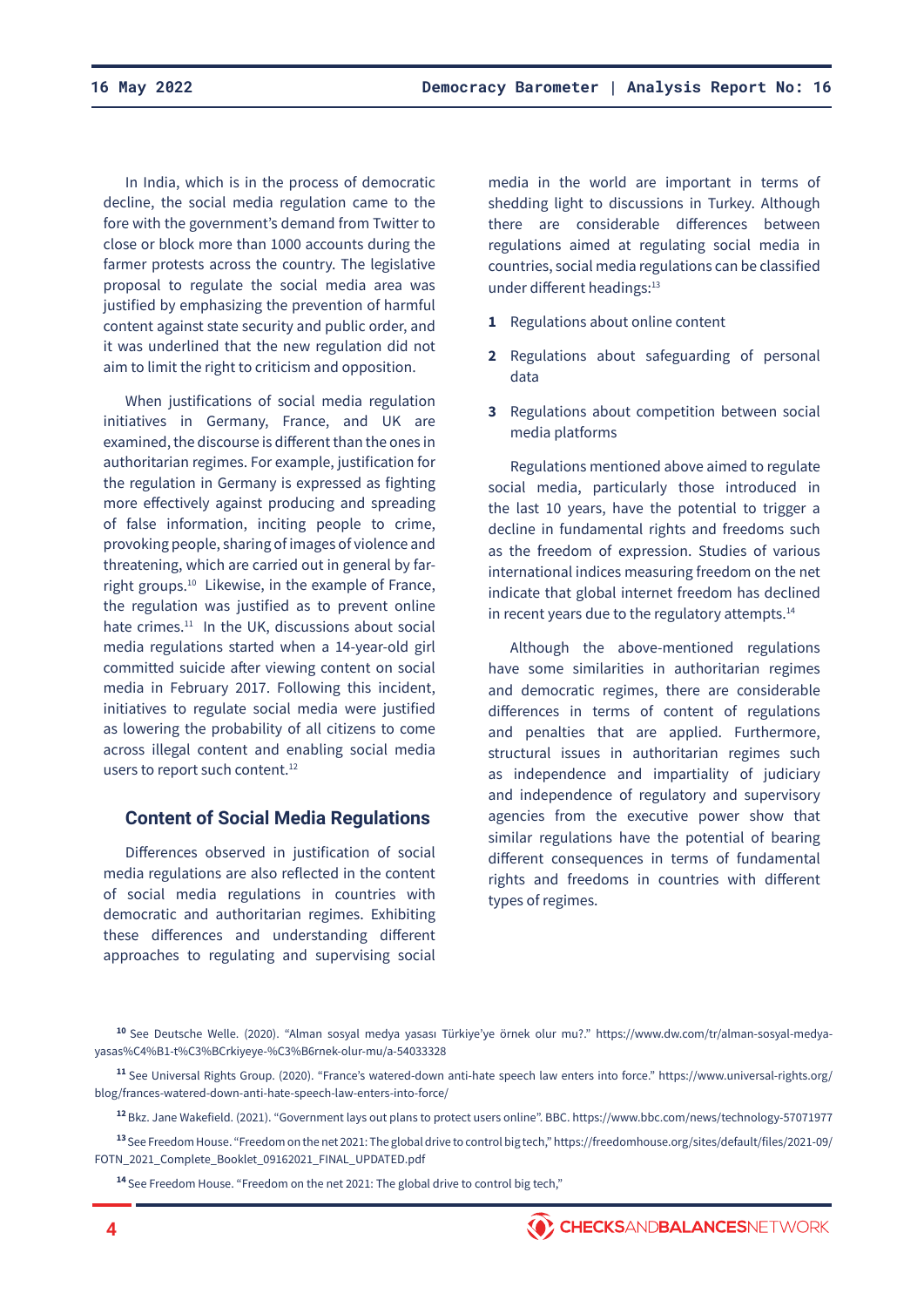# **Social media regulation and supervision in authoritarian regimes**

In authoritarian regimes like the People's Republic of China and Russia, social media has been supervised through various regulations for a long time. In this context, China is among the countries that supervise and regulate social media in the most drastic way. Therefore, China has been at the bottom of the list of countries in terms of freedom on the net according to Freedom House's annual reports.<sup>15</sup>

#### **The People's Republic of China**

Following a document published in 2010 by the State Council Information Office (SCIO) of the People's Republic of China about the internet policy of the country, the Chinese government gradually introduced regulations and sophisticated filtering systems that gave rise to a strict censorship on the internet in the country. A series of regulatory bodies including the Ministry of Culture, the Ministry of Industry and Information Technologies, the State Administration of Press, Publication, Radio, Film and Television (SAPPRFT), the State Council Information Office and other government authorities were assigned the duty of regulating all basic internet activities all together. Service providers must obtain approval and licenses from various state authorities before offering any internet information service.<sup>16</sup> In 2014 the Cyberspace Administration of China (CAC) was established and is responsible to the Central Leading Group (CLG) for Internet Security and Informatization, a policy-making and implementing body that was established to manage the issues

related to internet. Since 2015, spreading of false information that seriously distorts the public order constitutes a crime punishable by imprisonment of up to seven years.<sup>17</sup>

Entering into force in 2017, the Cybersecurity Law regulates all online activities in China and assigns the responsibility of verifying real names of users to online service providers. The Law also tasks all network operators to monitor user-created content and detect information "banned by laws or administrative regulations to be published or transmitted". Right after the Law became effective, the Cyberspace Administration of China implemented a series of supplementary regulations such as strengthening requirements of registration by using real name on internet forums and making persons managing chat groups responsible for the content in the platform.<sup>18</sup>

These regulations cascade responsibility to individual users, beyond technology companies. Social media companies operating in China grew their workforce and technology to monitor and filter the information hosted in their platforms. They thus adopted a mixed method that involves human examination and machine filtering to help with both pre-active and reactive content removal. <sup>19</sup>

The regulations issued by the Cyberspace Administration of China in 2021 made it obligatory for bloggers, content creators, and influencers to hold a permission issued by the government for what they publish on their social media accounts. Users violating these provisions may face a temporary or permanent suspension from social media sites.20

**<sup>15</sup>**See Freedom House. "Freedom on the net 2021: The global drive to control big tech"

**<sup>16</sup>**See Lotus Ruan. (2019). "Regulation of the internet in China: An explainer"

**<sup>17</sup>**See. Human Rights Watch. (2015). "China: New Ban on 'Spreading Rumors' About Disasters". https://www.hrw.org/news/2015/11/02/ china-new-ban-spreading-rumors-about-disasters

**<sup>18</sup>**See Lotus Ruan. (2019). "Regulation of the internet in China: An explainer"

**<sup>19</sup>**See Lotus Ruan. (2019). "Regulation of the internet in China: An explainer"

**<sup>20</sup>**See Freedom House. (2021). "China's information isolation, new censorship rules, transnational repression (February 2021)". https:// freedomhouse.org/report/china-media-bulletin/2021/chinas-information-isolation-new-censorship-rules-transnational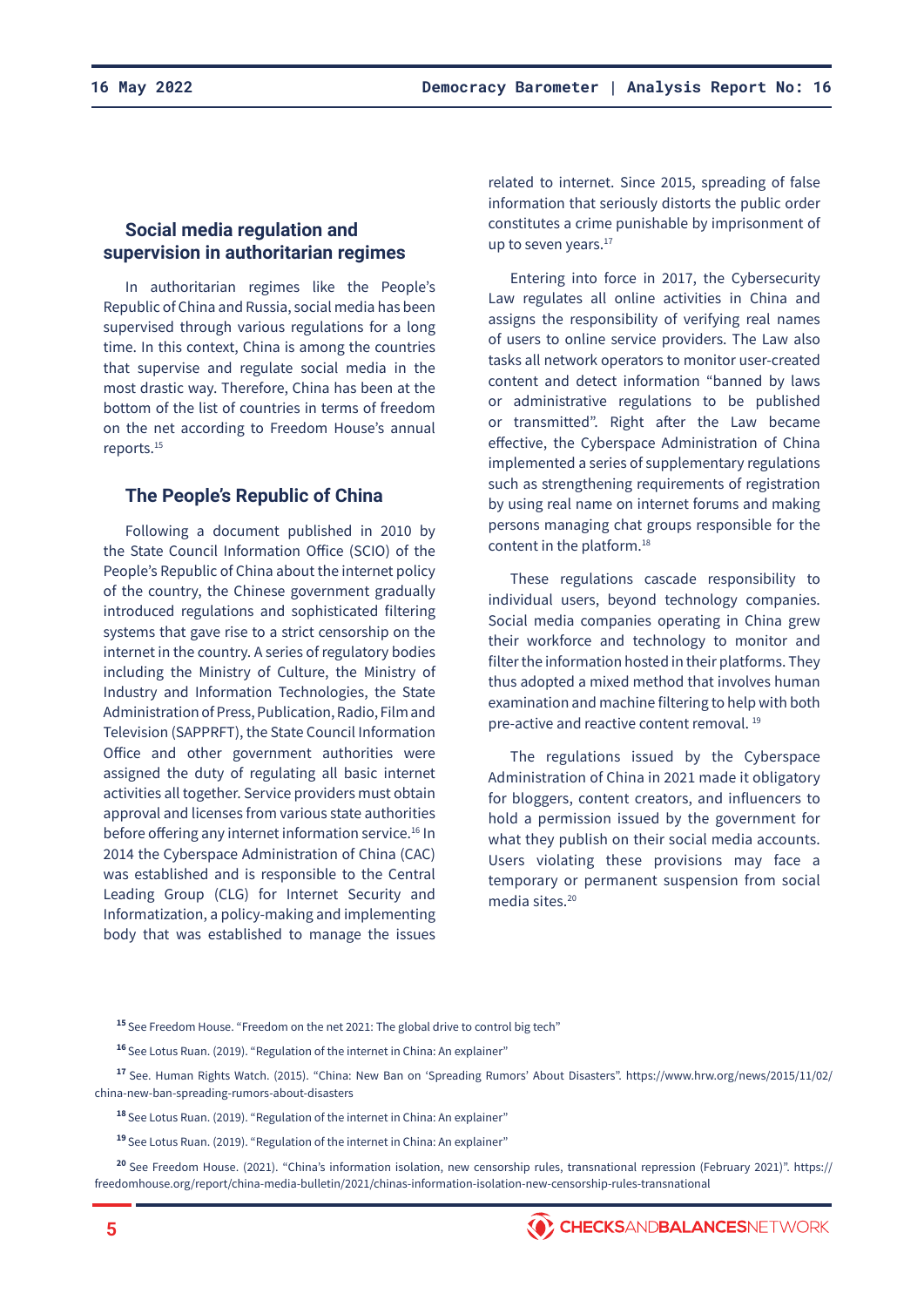## **Russia**

In the last 10 years, various regulations regulating and supervising internet and social media were put in place in Russia. A regulation issued in 2015 made it obligatory for social media companies to keep their servers including data about Russian citizens in Russia. The "Yarovaya" law in 2016 further expanded these obligations. Regulations adopted in July 2018 made it obligatory for companies to keep data about all kinds of communications including text messages, voice, data and images on Russian servers for a period of six months and to submit these to authorities upon request without the need for any judiciary supervision.<sup>21</sup>

In 2019, a law was adopted that introduced punishments for individuals who insult public authorities and spread false information on internet. According to the law, individuals who insult the Russian flag or constitution "explicitly" will face a penalty of up to 100 thousand Rubles, and individuals who share or spread fake or false information will face a penalty of up to 400 thousand Rubles. The law also authorizes the government to block websites that do not remove information that the government says fake despite being requested to remove such information.22 Although there is not any clarity as to the implementation, the law authorized regulatory bodies in November 2020 to stop access to internet "in case of an emergency".23

Upon some amendments to the Law on Information, Information Technologies, and Protection of Information in 2021, it became obligatory to remove abusive and obscene content on social media sites operating in Russia within 24 hours. In addition, it became obligatory for social

media platforms to remove calls to unauthorized demonstrations and protests, and posts including insults to the state, state figures and authorities.<sup>24</sup> It was stated that in controversial circumstances solutions would be found in contact with the Russian Federal Service for Supervision of Communications, Information Technology and Mass Media (Roskomnadzor).

When efforts to regulate and supervise internet and social media in authoritarian regimes are examined, they function as the instruments in the hands of states and governments that are used harshly to suppress the freedom of expression to an extreme extent and to eliminate opposing voices and pluralism. The level of freedom of expression in China and Russia demonstrates this situation concretely (Graph 1). Likewise, in the data set compiled by the Freedom House on an annual basis to measure the freedom on the net, these countries are ranked at the bottom of the list (Table 1).

Various social media regulations in authoritarian regimes are in general the kind of regulations that involve excessive penalties without a judiciary verdict, prevention of sharing of political content, making personal data and social media posts of social media users public for the state and blocking access to social media platforms, which eliminate the inherent, positive potential of social media for democracy and freedom of expression. Some of the regulations aimed to silence opposing voices and make self-censorship effective may be seen in many countries which maintain their democratic qualities to some extent but which face a process of democratic backsliding.

**<sup>21</sup>**See Human Rights Watch. (2020). "Russia: Growing Internet Isolation, Control, Censorship". https://www.hrw.org/news/2020/06/18/russiagrowing-internet-isolation-control-censorship#\_ftn6

**<sup>22</sup>**See Enes Günaydın. (2019). "Protestolara rağmen Rus parlamentosu yeni internet yasasını onayladı". Euronews. https://tr.euronews. com/2019/03/13/protestolara-ragmen-rus-parlamentosu-yeni-internet-yasasini-onayladi

**<sup>23</sup>**See "Sosyal medya yasası: Hangi ülke, internette nasıl denetimler uyguluyor?". (2020). BBC News Türkçe. https://www.bbc.com/turkce/ haberler-dunya-53261921

**<sup>24</sup>**See Emre Gürkan Abay . (2021). "Rusya'da sosyal medya sitelerine yeni kısıtlamalar getirildi". Anadolu Ajansı. https://www.aa.com.tr/tr/ dunya/rusyada-sosyal-medya-sitelerine-yeni-kisitlamalar-getirildi-/2129793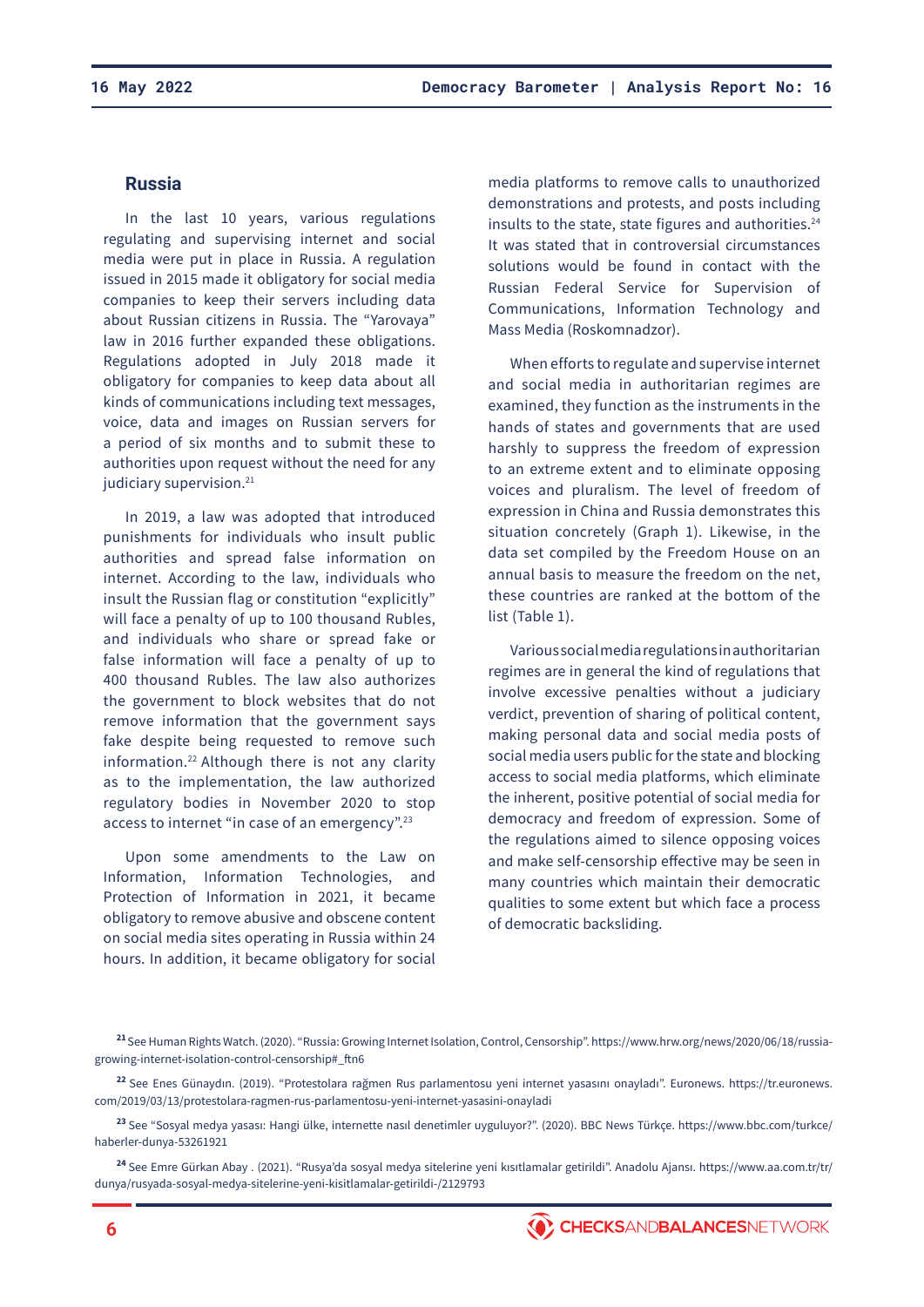## **India**

India has been in a rapid democratic decline especially in the last 5 years. India's new social media regulation, which came into force after the protests against agricultural policies, is among the most comprehensive social media regulations that have come into force recently. The regulation in 2021 obliges major social media platforms to open offices and to have 3 authorized representatives in the country. It gives the responsibility of regulating content to social media platforms and requires these platforms to use AI-based content moderation tools. It also obliges the representatives of social media platforms to implement content removal decisions made by a court or other government agencies within 36 hours. In case of non-implementation of the decision, these representatives are held personally liable and sentenced to imprisonment for up to 7 years.

Social media regulation in India includes some positive features such as informing users in advance of the actions to be taken against the content, presenting the reasons for the decisions, and the right to appeal against content removal. However, the evaluation of content through concepts that are difficult to define such as morality and public order, the obligation to disclose the identity of the originators of the content and messages when requested by the government or the judiciary, and the criminal liability of the social media platform representatives are the problematic components of the new regulation in terms of freedom of expression and personal privacy.

In the light of the examples above, the main components of social media regulations in authoritarian regimes can be listed as follows:

- Strict criminal sanctions against users and media platforms.
- Content removal practices without judicial decisions.
- Non-transparent sanctions without prior notice.
- Sanctions for content that is defined overly broad and open to interpretation, such as national security and disinformation.
- Content blocking and website shutdown practices in addition to other sanctions such as content removal and fines.
- Storing the data within the country without any guarantees regarding the confidentiality of the users' information and without judicial oversight.

# **Social Media Regulations in Democratic Regimes**

Discussions and actions about regulation of social media were carried out in democratic regimes as well. Such initiatives aimed at supervising and regulating social media have also stirred discussions in these countries due to their potential to restrict the freedom of expression.

## **Germany**

Germany became the first country to make a regulation in this field. Entering into force on 1 October 2017, The Network Enforcement Act (NetzDG) was revised in 2020 following attacks of farright groups in the country. NetzDG obliges all social networks with over two million users to establish a system where users can report illegal content such as hate speech, fake news, insult, threats, incitation to crime or violence. Responsible for examining the reported content, social networks are required to remove or block clearly illegal content within 24 hours of it being posted. Social networks who fail to abide by the law may face a penalty up to 50 million Euros.<sup>25</sup> Social networks must prepare a report about how they handled complaints every six months, publish the report on their websites and send it to German authorities. The law also obliges social medial platforms to have at least one representative to respond to social information requests of German judiciary authorities.26

**<sup>25</sup>**See. "Sosyal medya düzenlemesi: 'Almanya modeli' nedir?". BBC News Türkçe. https://www.bbc.com/turkce/haberler-dunya-53414098 **<sup>26</sup>**See. "Sosyal medya düzenlemesi: 'Almanya modeli' nedir?". BBC News Türkçe.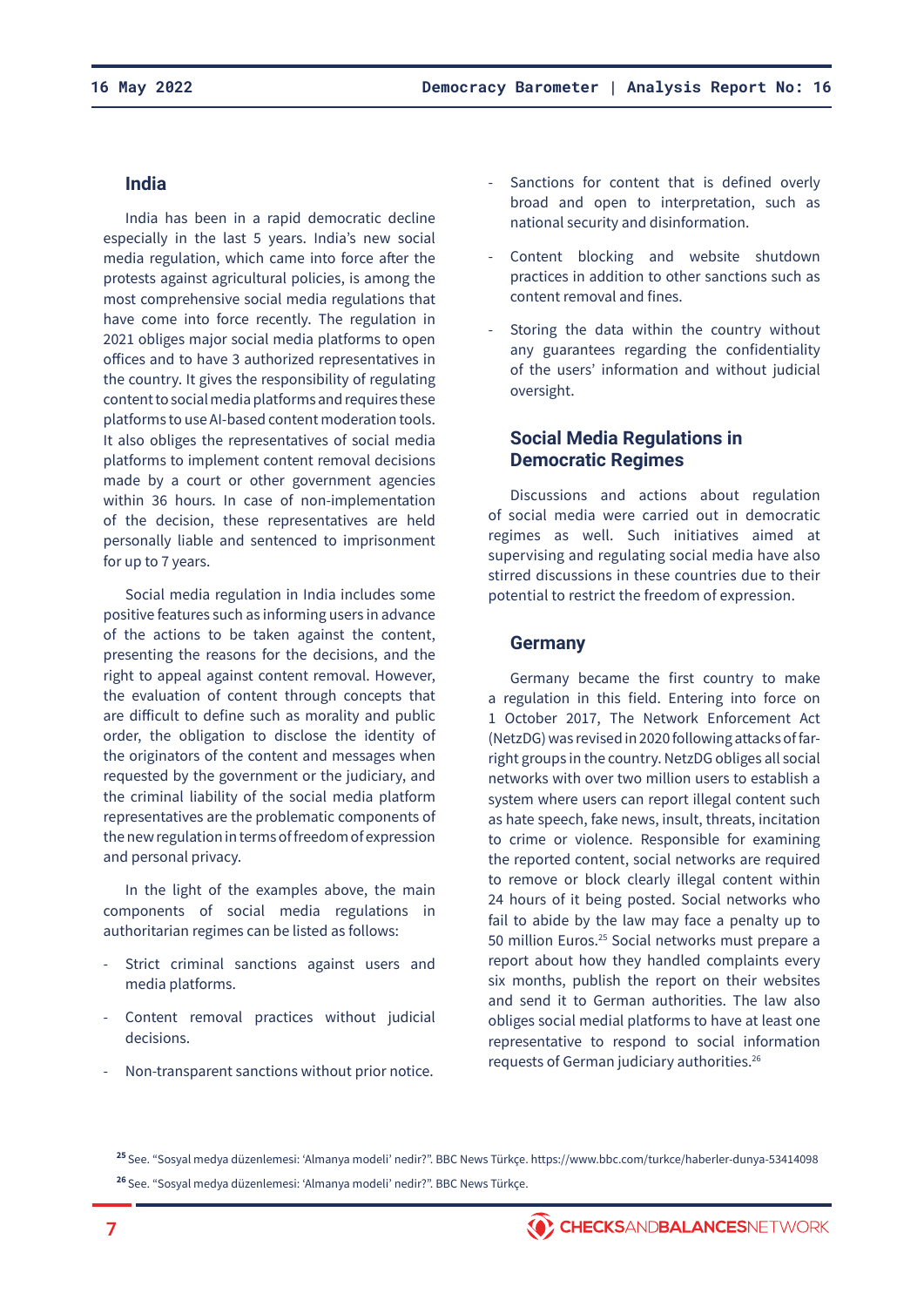Through the amendments in 2020, social media platforms are obliged to remove social media content that includes death threat or incitation to violence in addition to reporting such cases to the Federal Police. Social media users who make physical and sexual assault threats on the net may face imprisonment of up to three years, and others who commit the crime of insult may face imprisonment of up to three years.<sup>27</sup>

#### **France**

A regulation similar to the one in Germany came to the agenda in France. The French National Assembly adopted on 13 May 2020 a law aiming to combat various forms of online hate speech including removal of illegal content (popularly known as the Avia law). The law has a lot of similarities with its German counterpart, which regulates social media in Germany.

The law became inapplicable to a great extent when the French Constitutional Council cancelled the key provision of the law, pointing out that it gave too much of discretion to the administration and not provided sufficient legal assurance to website owners.<sup>28</sup>

Examining the content of the law, one can see that supervision of social media content is largely entrusted to social media platforms themselves like in Germany. In the framework of the law, hate speech involving race, religion, sexual orientation and gender in addition to content in the category of sexual harassment on social media platforms are requested to be removed within 24 hours. Deadline for removal of content including child pornography and terrorism was set as one hour. Individuals failing

to comply with the law may face a fine of up to 250 thousand Euros, and companies failing to do the same a fine of up to 1.2 million Euros.<sup>29</sup> The French regulator (CSA) is authorized to impose higher fines, corresponding to up to 4% of the company's global annual revenue for continuous and repeated violations.<sup>30</sup>

#### **The United Kingdom**

Particularly after the suicide case in 2017, regulation of social media has been a widely discussed topic in the UK. In 2019, the UK Home Office and the Digital, Culture, Media and Sport Committee published a document entitled "Online Harms While Paper" to establish a policy framework for draft bills in this field. Online Harms While Paper argued that the current regulatory and voluntary initiatives did not go "far or fast enough" to keep users safe.<sup>31</sup>

During the process of public consultation about proposals in the white paper, more than 2,400 responses were received from stakeholders including technology companies, academics, thinktanks, charities, rights groups and publishers.<sup>32</sup> Following the consultation process, and the documents issued in February 2020 and December 2020 outlining the government's policy approach, Draft Online Safety Bill was published by the government on 2 May 2021.

Similar to the regulation in Germany, the Draft Online Safety Bill introduces obligations to online content sharing platforms and search services providers to protect users. The Bill would empower Ofcom, the media regulator in the country, to implement the regulation, and companies failing

- **<sup>28</sup>**See Menekse Tokyay. (2021). "Sosyal medyaya Fransa ve ABD modeli: Türkiye'ye uygulanmaları ne kadar mümkün?". https://tr.euronews. com/2020/07/07/sosyal-medyaya-fransa-ve-abd-modeli-onerisi-uzmanlar-degerlendiriyor
	- **<sup>29</sup>**See Menekse Tokyay. (2021). "Sosyal medyaya Fransa ve ABD modeli: Türkiye'ye uygulanmaları ne kadar mümkün?".

**<sup>30</sup>**See "France gives online firms one hour to pull 'terrorist' content". (2020). BBC News. https://www.bbc.com/news/technology-52664609

**<sup>31</sup>**See John Woodhouse. (2021). "Regulating Online Harms". House of Commons Library. https://researchbriefings.files.parliament.uk/documents/CBP-8743/CBP-8743.pdf

**<sup>32</sup>**See John Woodhouse. (2021). "Regulating Online Harms"

**<sup>33</sup>**See UK Government. (2020). "Online Harms White Paper: Full government response to the consultation"[20]. https://www.gov.uk/government/consultations/online-harms-white-paper/outcome/online-harms-white-paper-full-government-response

**<sup>27</sup>**See. "Sosyal medya düzenlemesi: 'Almanya modeli' nedir?". BBC News Türkçe.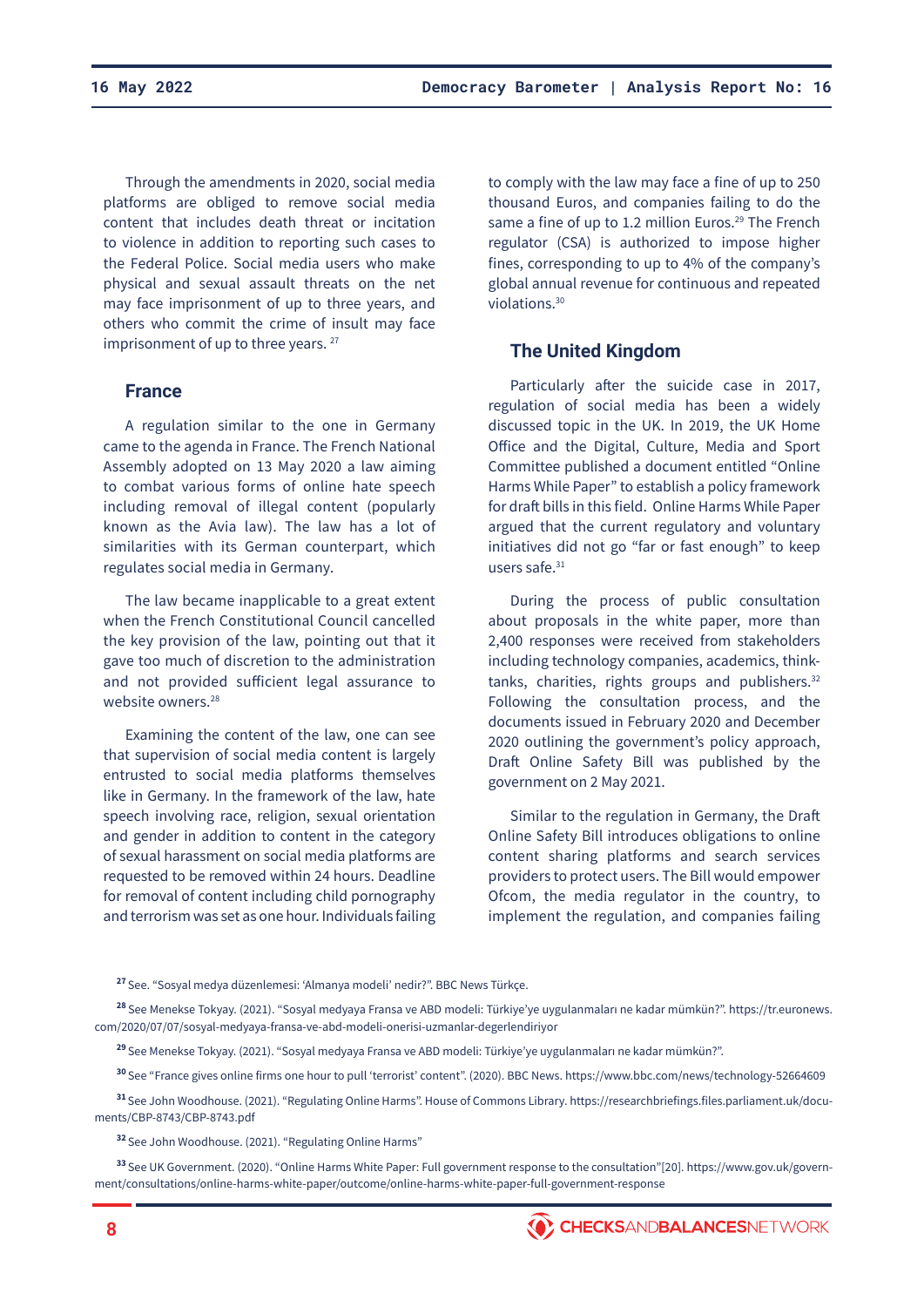to fulfill the requirements of the bill would be liable to fines of up to 18 million Pounds or 10% of their annual turnover, whichever is higher.<sup>33</sup> The Bill would also authorize Ofcom to block access to particular websites. According to the regulation, large and popular social media platforms would need to act against legal but harmful content such as content promoting abuse, self-harm and misinformation. These platforms would need to specify how they would handle such harmful content in their terms and conditions. The draft bill would also empower Ofcom to start criminal action against executives of companies who do not respect information requests of Ofcom, the regulatory and supervisory authority in this field. User-generated online forms of fraud such as romance scams or investment fraud are also covered by the regulatory framework.34

Another feature distinguishing the UK example from other democratic countries is about the barriers securing the freedom of expression that were added to the draft bill. In this context, during their content moderation, social media platforms would need to consider the political context in which content is shared. Social media platforms would need to implement rules that protect "democratically important" content such as posts promoting or opposing government policy or a political party before a vote in parliament, an election or a referendum, or campaigning on a live political issue. They will also be banned from discriminating against particular political viewpoints and will need to apply protection equally across political opinions.<sup>35</sup>

# **The United States of America and the European Union**

In this framework, the Digital Services Act prepared by the European Union and the Platform Accountability and Consumer Transparency Act revised in line with feedback from the civil society in the US are the texts that should be mentioned in the context of regulation of social media in democratic

regimes. The Digital Services Act prepared by the European Union stipulate that large social media platforms carry out regular and detailed reporting about their acts that have the potential of impacting freedom of expression online such as content moderation, algorithmic improvement and recommender systems. In addition, the act includes other remarkable requirements such as pre-informing users about content removal or content moderation decisions, and implementing legal processes in line with the laws.

Through the revision in the law introduced in the US, social media platforms were obliged to provide detailed reporting about their actions on user-generated content, similarly to the regulation in the EU. The US act stipulates that social media platforms can carry out acts such as content removal only when the court considers such content illegal.

Draft bills summarized above that are aimed to regulate and supervise social media in countries with a democratic regime have been and are still criticized. The criticism mostly focuses on the potential risks that such regulations may pose to the freedom of expression, which is the most important right and freedom in democratic regimes.

For example, one of the most important points of criticism about the regulations both in France and in Germany is that the freedom of expression, which is a fundamental right and freedom, should not be supervised and, when necessary, restricted by private companies without a judicial ruling. In addition, it is argued that since the deadline given to social media platforms in Germany and France to remove content is too short and the fines too heavy, the platforms may remove content without due diligence to avoid fines. Another fundamental criticism about the law in Germany is that it obliges social media platforms to report to the police posts that might constitute a crime. The law is criticized as it enables detailed information about users to be conveyed to security forces without any judiciary decision and only based on the suspicion resulting from the assessment of a social media company.



**<sup>34</sup>**See Jane Wakefield. (2021). "Government lays out plans to protect users online".

**<sup>35</sup>**See John Woodhouse. (2021). "Regulating Online Harms"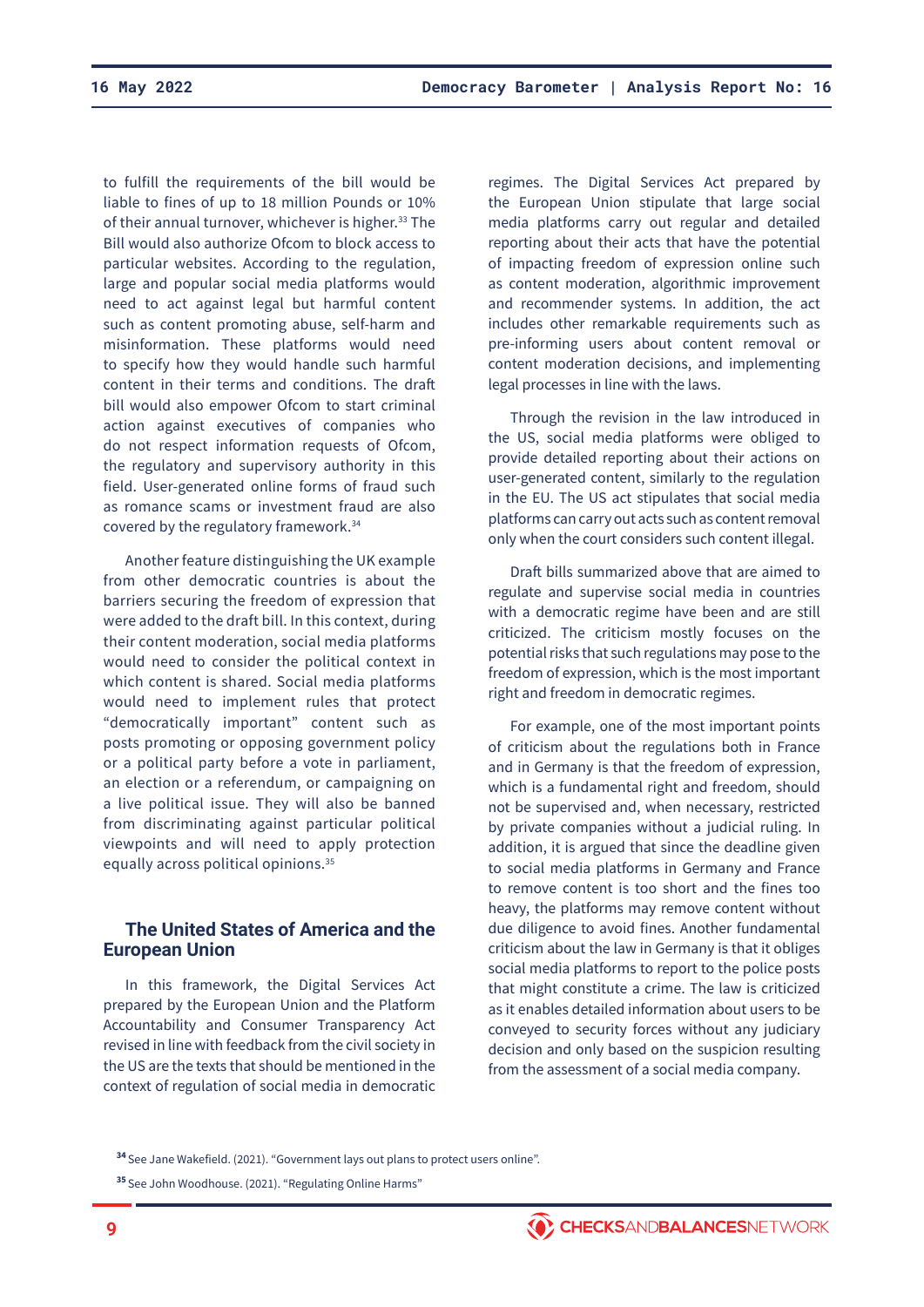The main components of social media regulations that came to the agenda in democratic countries and that are currently applied can be summarized as follows:

- Obligations of social media platforms to transparently share reports on content moderation.
- Leaving the decisions regarding content moderation to the responsibility of social media platforms.
- Judicial appeal mechanisms against decisions regarding content removal.
- Limiting the types of content that are subject to sanctions to certain contents such as hate crime, sexual abuse, and encouraging self-harm.
- Absence of any sanctions on social media platforms other than fines.
- The obligation of social media platforms to have representatives in the country.

# **Social media regulations in Turkey through examples from the world**

Looking at examples of regulations aimed to supervise and regulate social media from the world, one can see that there is not a single practice that dominates this field. Although Turkey had quite a poor democractic track record compared to the above-mentioned democratic countries, it is not a closed authoritarian regime like Russia and China despite its democratic decline in recent years.

The first internet and social media regulation in Turkey was made in 2007 rather in a bid to protect children from harmful content. However, particularly during the 17-25 December process, the scope of this regulation was extended. Access to many political and critical news was blocked on the grounds of privacy and violation of personal rights. An example that was frequently discussed at that time was the blocking of access to Wikipedia for two years.

The decline in Turkey can be seen very clearly especially in the context of the freedom of

expression since 2013. There has been a remarkable increase of internet and social media censorship for the last 10 years. Many decisions and regulations in recent years about internet and social media played a role in this decline. The level of censorship applied to digital media especially after the 17-25 December process increased considerably. Blocking access to various social media and blockage and censorship that were applied were the steps that caused a decline in the freedom of expression online. The data sets prepared by the Varieties of Democracy Index measuring the level of government control on social media and internet environment indicate that in Turkey, especially since 2010's the government has established a growing control over internet and social media (Graph 2).

Graph 2. Varieties of Democracy: Government capacity to regulate and filter online content



Source: V-Dem, https://www.v-dem.net/en/

Description: In the graph 2, level 4 indicates the highest level of regulation and filtering capacities.

The level of censorship in social media can be clearly seen through Turkey's content removal requests and account blocking/country withholding requests to Twitter between 2012 and 2020. Between 2012 and 2020, the total number of content removal requests from all countries was 181,689, and Turkey ranked second in the world with 49,525 requests. Likewise, out of 500,325 account blocking/country withholding requests to Twitter, 107,211 came from Turkey, which puts Turkey to the second rank in this category.<sup>36</sup>

**<sup>36</sup>**The data provided above is only for Twitter. More detailed data including other social media platforms is available in the Engelliweb report. See Engelliweb 2020: Fahreneit 5651Sansürün Yakıcı Etkisi. İfade Özgürlüğü Derneği, Ağustos 2021. https://ifade.org.tr/reports/EngelliWeb\_2020. pdf

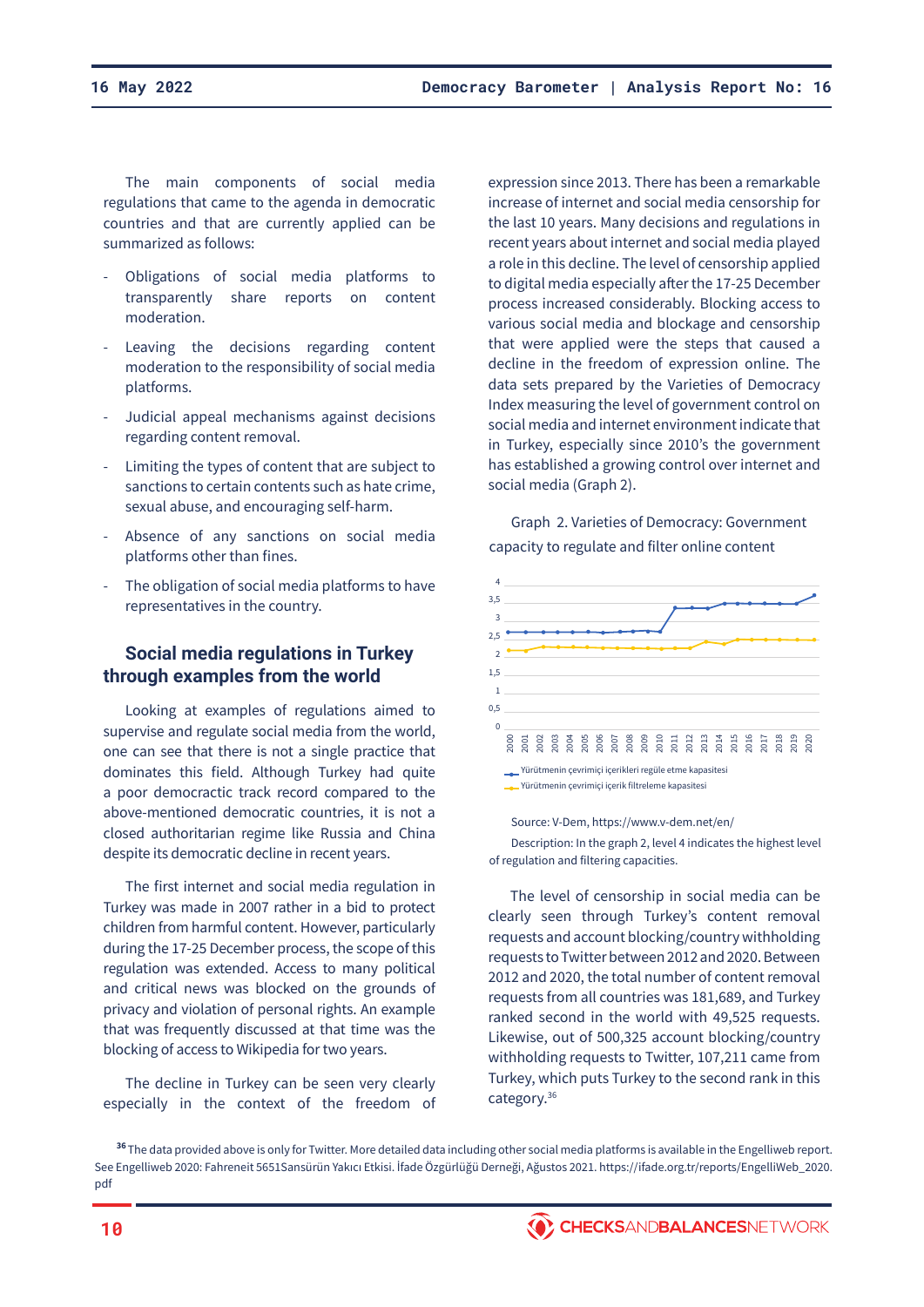Considering that the first comprehensive social media regulation in Turkey was introduced in 2020, there is a clear restriction and censorship potential in the field of social media in Turkey. In this context, we believe it is useful to focus on last year's regulation about social media platforms, whose impact in the field of application we could not yet fully determine.

# **The 2020 Regulation on social media**

On 29.07.2020, the Law no. 7253 amending the law no. 5651 introduced important obligations for social network providers in addition to heavy sanctions that apply in case of not respecting these obligations. The new regulation introduced the definition of a social network provider and obliges social network providers to have at least one representative in Turkey. On the other hand, the new regulation introduced many obligations to social network providers about various contents. To start with, an obligation was made to social network providers to provide a response positively or negatively to applications by individuals in relation to the online content in the framework of article 9 of the law no. 5651 about personal rights and article 9/A about privacy within maximum 48 hours following the application. Social network providers that do not fulfill this obligation are imposed an administrative fine of 5 million Turkish Liras by the Head of the Information and Communication Technologies Authority (ICTA). In addition, foreign social network providers which have over 1 million daily access from Turkey are obliged to implement access blocking and/or content removal decisions given under the law no. 5651, or they will face an administrative fine of 1 million TL.

Moreover, if a social network provider is notified about illegal content as established by the judge or court decision and does not remove or block access to such content within 24 hours despite the notification will be liable to compensate any damage and loss. In this context, in order to make this legal obligation effective, it is not required to recourse to responsibility of the content provider or to file a lawsuit against the content provider.

In the framework of the new regulation, domestic or foreign social network providers with over 1 million daily access from Turkey are obliged to take necessary measures to host in Turkey the data of users in Turkey. However, based on the related article of the law and the related procedures and principles, which data and under what circumstances and in which way social network providers must host in Turkey the data of users in Turkey and whether they shall share such data in an aggregate way with the ICTA and/or other authorities is not clear yet.<sup>37</sup>

Domestic or foreign social network providers with over 1 million daily access from Turkey are also obliged to send six-monthly periodical reports prepared in Turkish to the ICTA about statistical and category-based data regarding application of content removal and/or access blocking decisions notified to them and the applications within the framework of sub-article three. In this context, social network providers are obliged to publish on their websites the report about applications that are directly made by individuals to social network providers with personal data anonymized. The provisional article five of the law no. 5651 obliged social network providers to prepare and submit their first report to the ICTA in June 2021 and also publish the report on their websites. It is specified by the law that social network providers that do not fulfill their reporting requirements will be imposed an administrative fine of 10 million TL by the ICTA Head.

To sum up, the existing censorship and restrictions were expanded with the new regulation in July 2020. On top of the frequently used access blocking, the new regulation introduced sanctions about content removal. Likewise, a sanction was added for eliminating links to contents on the grounds of violation of personal rights as a result of searches through search engines. In this context, the legislation in Turkey contains very comprehensive sanctions.

**<sup>37</sup>**See Engelliweb 2020: Fahreneit 5651Sansürün Yakıcı Etkisi. İfade Özgürlüğü Derneği, Ağustos 2021. https://ifade.org.tr/reports/EngelliWeb\_2020.pdf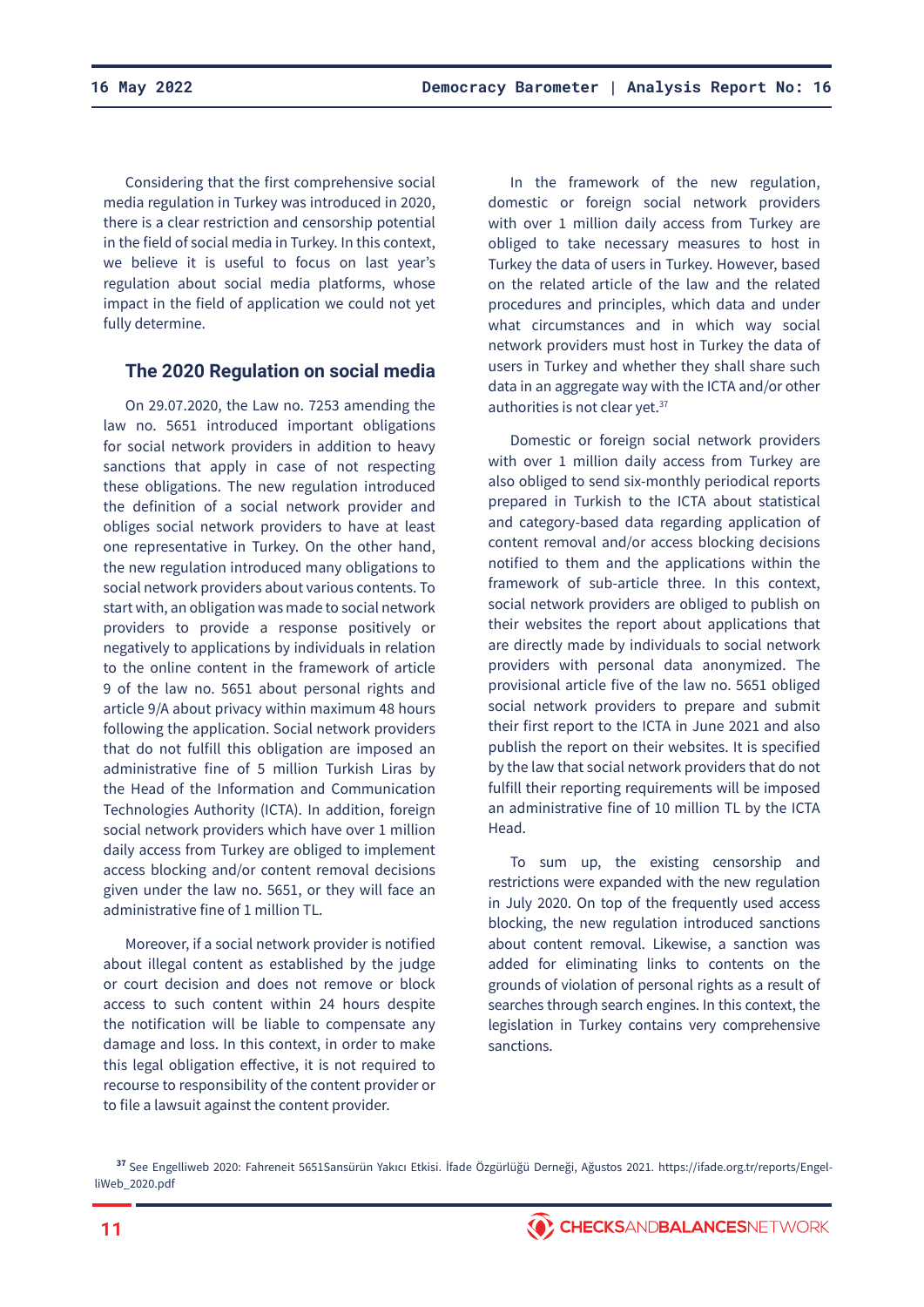# **The expected regulation about social media**

It is deemed useful to mention a social media regulation that is currently on the agenda and is expected to be discussed in the Turkish Grand National Assembly although its content is not clear yet. In his statements about the social media regulation to be discussed at the Parliament, the President emphasized that the regulation would be prepared considering examples from various countries and the main goal of the regulation would be to combat fake news effectively. Statements by various representatives of the ruling party indicated that the German model outlined above and examples from other EU countries were used to prepare the new regulation in Turkey.

Content of the regulation to be discussed in the near future is as follows, to the extent it was covered by the press:

- **1** Establishment of a supervisory and regulatory authority that will define what disinformation is and establish that disinformation has been made; appointment of a court to decide on the sanctions to be given for content containing disinformation.
- **2** Inclusion of social media crimes (disseminating false information that creates fear and panic in the society or contains hate speech on social media) in the Turkish Penal Code and imposing an imprisonment of up to 5 years to those who make disinformation on social media and up to 2 years of imprisonment to those who make insults on social media.
- **3** According 24 hours to social network providers so that they can remove criminal content, and imposing a fine of up to 5 million TL if they fail to do so. Stopping operations of social network providers in Turkey if they do not remove the content despite the fines imposed to them.
- **4** Applying different sanctions to disinformation made by individuals and institutions.
- **5** According to the press coverage, the new regulation will cover not only social media platforms but also internet media. The part

of the regulation on internet media includes matters such as press card of the internet media, distribution of announcements, taxation etc.

- **6** Making the employees of internet news sites that employ a certain number of employees subject to the Press Law, paving the way for these employees to be given press cards.
- **7** Imposing certain obligations on news sites regarding false news or comments made on news, and sanctions for those who violate them.

Articles of the social media regulation that are outlined above and expected to come to the agenda are not clear yet. As the Checks and Balances Network, we consider it an opportunity, and not a problem. A social media regulation that includes the above-mentioned articles has the potential to make an extremely negative impact on the vital components of democratic regimes such as the freedom of expression, independent and impartial media, and fair and free elections.

# **How fit are social media regulations in other countries for Turkey?**

When the second social media regulation came to the agenda, models in many western countries, particularly Germany were discussed. We believe it is vital to focus on these different models and on the necessary structural factors so that these models are not implemented in a way to further cause a decline in the freedom of expression in Turkey. First of all, it is useful to see how these regulations are justified by decision-makers in Turkey.

In this framework, justification of the regulation in Turkey is rather similar to justifications in the cases of authoritarian regimes. For example, in one of his speeches in which the President Erdoğan underlined that "the opposition party made terror of lies the only substance of its policy, and the situation in Turkey is more serious and is a greater threat to the Turkish democracy". Emphasis placed on the opposition party in this discourse, in which combatting lie and disinformation is given as the main justification resembles the discourse within authoritarian regimes.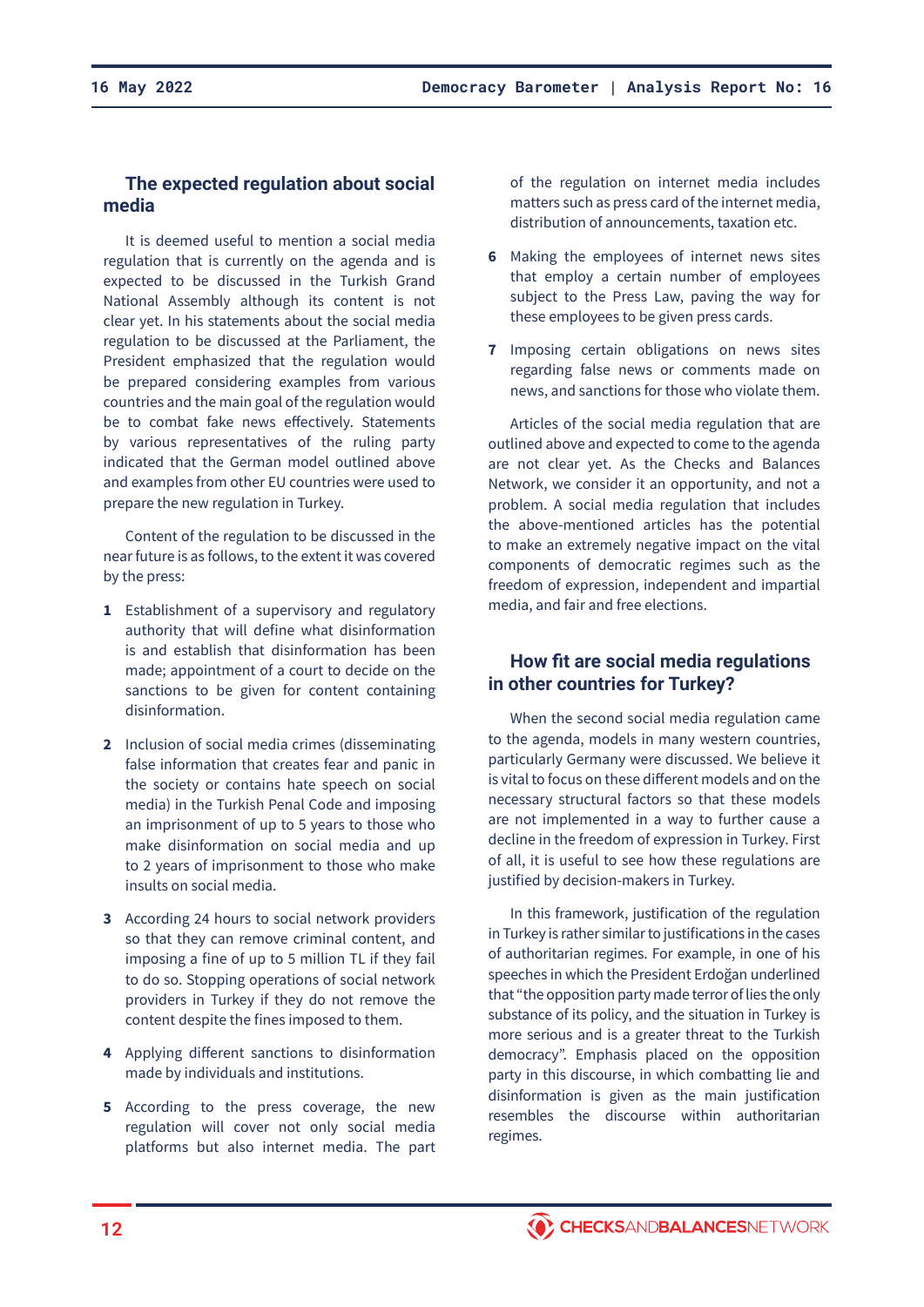# **Regulatory and Supervisory Authorities**

Considering their potential impact on the freedom of expression, access to alternative sources of information, and free/fair elections the organizational structures of institutions that regulate social media and their relations with the executive power are vital. The independence of these regulatory agencies that are authorized to regulate social media from the executive is a critical requirement for a democratic social media regulation.

Looking at the structure of CAS, the French social media supervisor, and its relations with the executive power, one can see that it is composed of 7 members appointed for a term of 6 years. One of these members is appointed by the President and chairs CAS. 3 of the other 6 members are appointed by the Head of the Senate and the 3 others by the President of the Assembly. Appointments are carried out in a way to ensure equal representation of women and men. One third of the members except the chair is renewed every two years. Mandates are not renewable and members cannot be removed by the government. Members who are found to commit acts that do not comply with their duty can be removed upon majority by two thirds of the members.<sup>38</sup>

Ofcom, the UK regulatory agency in this field, has a board of directors composed of maximum 12 members, the majority of whom are non-executive members. Non-executive members and the chair are appointed by Secretary of State for Digital, Culture, Media and Sports (DCMS).<sup>39</sup> The appointment

process is open to competition and is subject to parliamentary approval. CEO and other executive members are selected by non-executive members. Decisions are made by consensus. In case of lack of consensus, decisions can be made by majority of votes. Ofcom is responsible to the parliament. Although it is independent from the government, it has connections with and is responsible for making annual reporting to the Department of Digital, Culture, Media and Sports (DCMS). Ofcom's annual report must be submitted to the parliament by the Secretary of State for DCMS, who is also authorized to remove Ofcom members from the office under certain circumstances.40 Ofcom is financed by fees collected from companies operating in the sector it regulates.<sup>41</sup>

Although regulatory and supervisory institutions of the above-mentioned countries have organizational differences, these institutions are autonomous from the executive to some extent, and they are responsible to the parliament. On the other hand, examples from authoritarian countries reveal a different picture. For example, the Central Cyberspace Affairs Commission, to which Cyberspace Administration of China, the regulator, is responsible, directly reports to the president of China. Members of the Commission come from various organs of the Communist Party of China.<sup>42</sup> Likewise, the way the Russian Federal Service for Supervision of Communications, Information Technology and Mass Media (Roskomnadzor) is constituted shows that this regulatory agency is not independent from the executive. Roskomnadzor is managed by a chair who is appointed and can be removed by the government upon recommendation

**<sup>38</sup>**See "Le fonctionnement du CSA". (2018). Conseil Supérieur de l'Audiovisuel. https://www.csa.fr/Informer/Qu-est-ce-que-le-CSA/Le-fonctionnement-du-CSA

**<sup>39</sup>**See Engin Saygın. Türkiye Ve İngiltere'de Radyo Ve Televizyon Yayıncılığı Alanındaki Düzenleyici Ve Denetleyici Kurumlar Ve Bu Kurumlara Verilen Yeni Bir Görev: Medya Okuryazarlığının Geliştirilmesi. Türkiye Adalet Akademisi Dergisi, (27), 409-436.

**<sup>40</sup>**See "What does Ofcom do?". https://www.politics.co.uk/reference/ofcom/

**<sup>41</sup>**See Engin Saygın. Türkiye Ve İngiltere'de Radyo Ve Televizyon Yayıncılığı Alanındaki Düzenleyici Ve Denetleyici Kurumlar Ve Bu Kurumlara Verilen Yeni Bir Görev: Medya Okuryazarlığının Geliştirilmesi.

**<sup>42</sup>**See Lotus Ruan. (2019). "Regulation of the internet in China: An explainer".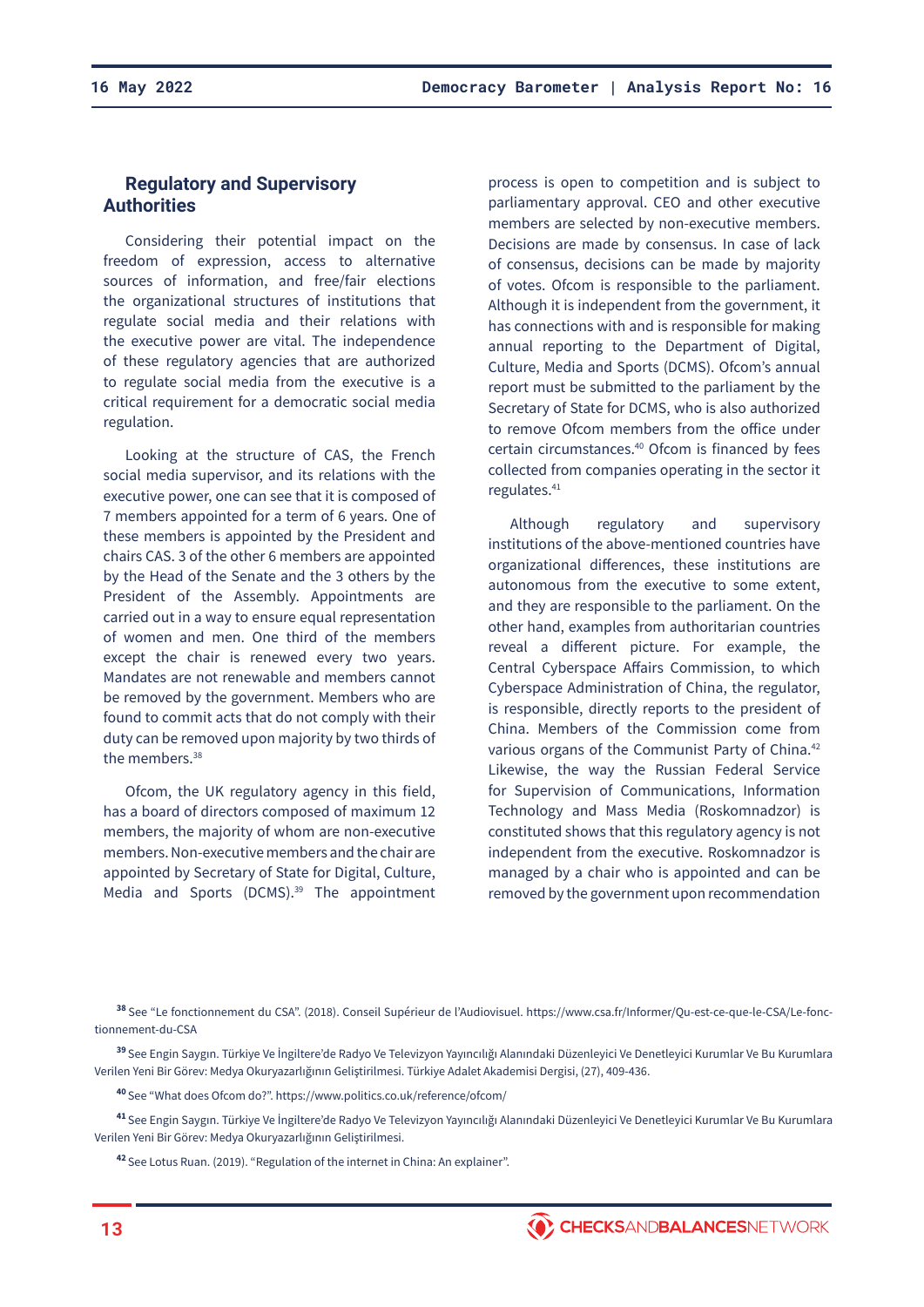of the Minister of Communications and Mass Media. The chair is individually responsible for execution of the powers of the institution. In addition, there are 5 vice-chairs that are appointed and can be removed by the Minister of Communications and Mass Media upon recommendation of the Roskomnadzor's Chair.<sup>43</sup>

Particualarly upon the transition to the presidential system, there has been a remarkable decline in Turkey in the context of independence and impartiality of regulatory and supervisory authorities from the executive.<sup>44</sup> As mentioned above, it is stated that a supervisory and regulatory authority will be established with the new social media regulation. Current regulatory agencies in Turkey including the Press and Advertising Agency (BİK) and the Radio and Television Supreme Council are not independent from the executive power, and do not have the capacity to supervise this field impartially.

## **Judicial Independence and Impartiality**

Existence of independent and impartial courts for the implementation of social media regulations and decisions about punishments is very important for preventing a deterioration in fundamental rights and freedoms. Even a regulatory framework present in a democratic country with independent judiciary is taken and implemented in a country with weak judiciary independence there will be high prospect for democratic decline. In this context a comparison between Germany and Turkey reveals the negative potential of such a regulation in Turkey. Even though there is the risk of restriction in

freedom of expression, judicial independence and impartiality in democratic countries with judiciary independence partly reduces such a potential.

Varieties of Democracy Index data clearly indicate the levels of rule of law and judicial independence in these countries (Graph 3).

Graph 3. Varieties of Democracy: Rule of Law Index



Source: V-Dem, https://www.v-dem.net/en/

Description: In the graph 3, level 1 indicates the level at which the rule of law principle is applied at the highest level.

**<sup>43</sup>**See "Statute of Roskomnadzor". The Government of the Russıan Federatıon Regulatıon No. 228 Of March 16, 2009 on the Federal Servıce for Supervısıon Of Communıcatıons, Informatıon Technology, and Mass Medıa. https://eng.rkn.gov.ru/about/statute\_of\_roskomnadzor/

**<sup>44</sup>**As the Checks and Balances Network, we are working on a report in which we examine the damage done by this decline on other checks and balances components.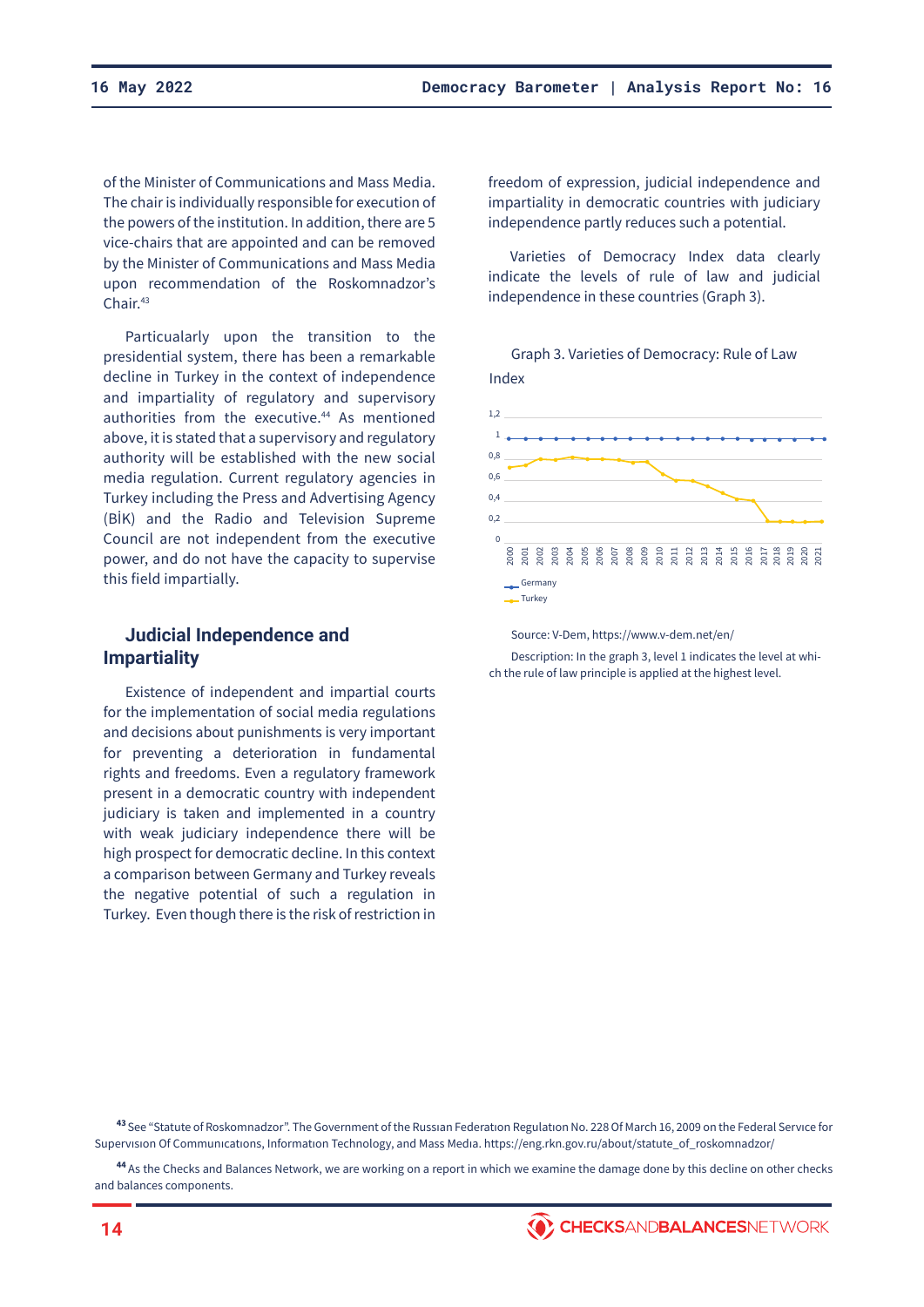# **CONCLUSION AND CONCRETE RECOMMENDATIONS**

Different applications that come out as a result of the rapid progress of information technologies convert the relations between conventional institutions, societies and individuals. In this framework, social media platforms have an important impact in many fields as an important output of this technological transformation. Although initial emphasis was on the democratic potential of social media, currently it can be observed that social media platforms free from supervision, transparency and accountability aggravate the impact of many social problems. In addition, social media platforms may have a function that strengthens authoritarian practices. Due to such a dual potentiality regulation of social media platforms has become an important topic in many countries. In this study, the goal is to contribute to this discussion as the world continues to seek answers to this question, and to examine and determine the current supervision on social media in Turkey with comparative examples from the world.

Our analysis shows that the current application and the expected regulation in Turkey has some similarities with some examples both from democratic and authoritarian countries. The main aspect that should be emphasized at this point is that there must be some important structural prerequisites so that social media regulations and regulatory practices do not impact the freedom of expression and democratic competition negatively. The most important ones among these structural prerequisites are that regulatory and supervisory authorities regulating this field must be independent from the executive power, and that the judiciary that decides on penal sanctions must be independent and impartial.

# **Concrete Recommendations:**

There is no single good model to take as reference for democratic social media regulation. Regulations in democratic countries are also heavily criticized due to the risks they pose towards freedom of expression. As the Checks and Balances Network, we share our concrete recommendations below about supervision of social media without harming fundamental rights and freedoms and democractic competition:

- **1** Effective supervision of social media platforms requires well-established judicial independence and impartiality, and independence of the related regulatory and supervisory authority from the executive power and from the field it supervises. Unless these structural elements are secured, replication of social media regulations applied even in democratic countries will cause a decline in fundamental rights and freedoms.
- **2** Leaving the decision to moderate and remove content to social media platforms may cause a decline in the freedom of expression, which is a fundamental right in a democracy. To prevent this, users should be informed on decisions about content moderation in the framework of the above-mentioned independent and impartial judiciary, and recourse to judicial remedy should be kept open with respect to these decisions.
- **3** There must be transparent rules as to which social media content shall face content removal sanction in a way not to leave any room to subjective decision-making. Regulations should clearly include provisions that the essence of democratic competition shall not face any sanctions under social media regulation. The regulation that came to the agenda in the UK sets a good example in this respect.
- **4** Publication of content moderation decisions of social media platforms periodically is very important in terms of transparency and accountability.
- **5** Obligation of data localization (keeping user data of social media platforms in their country of residence) should be secured through encryption methods to safeguard privacy of users. Privacy is a fundamental human right and it is vital for the sustainability of democratic societies. If this encryption guarantee is not provided, such a regulation will result in uncontrolled monitoring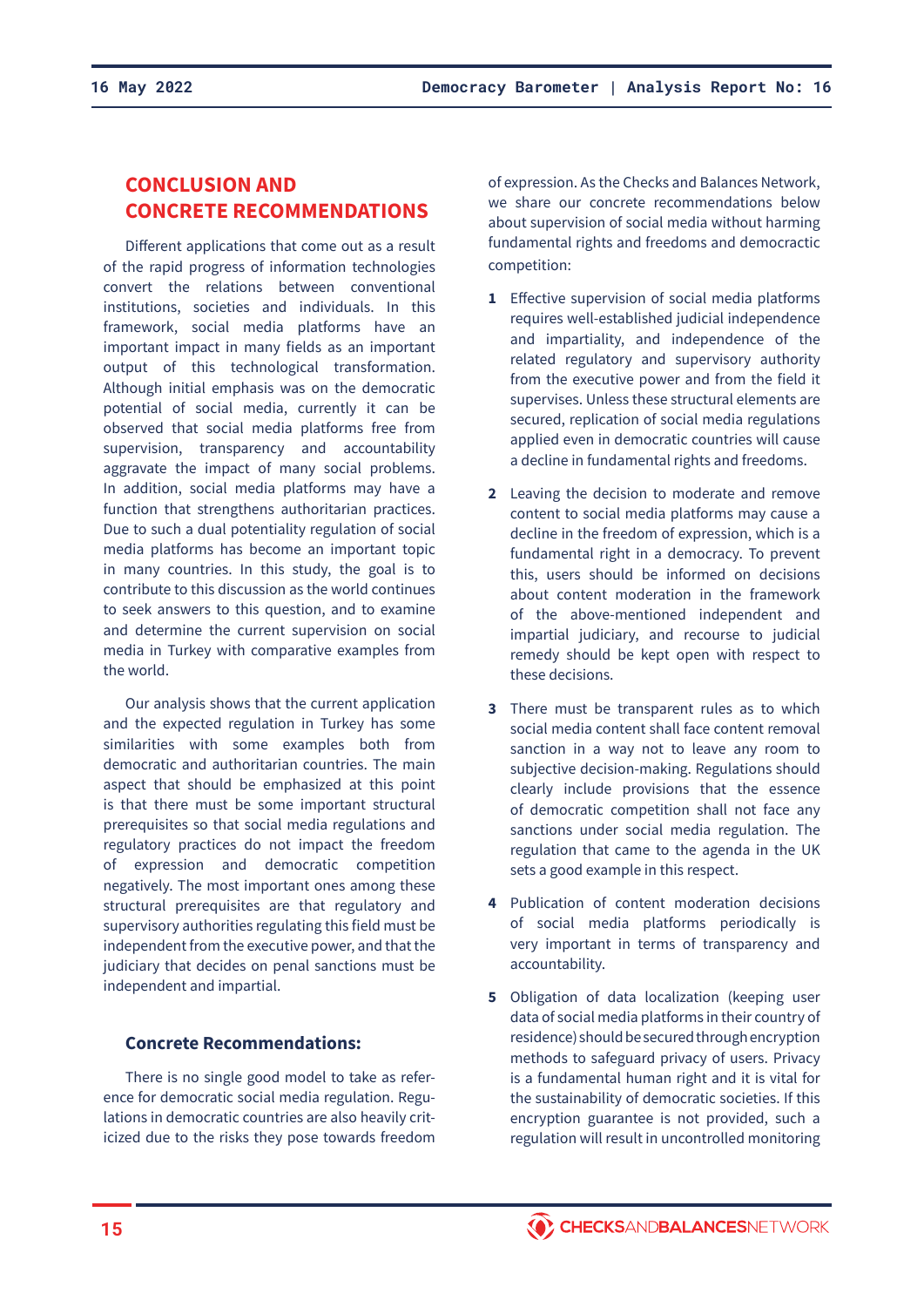of user data by governments and cause a decline in fundamental rights and freedoms.

- **6** Data surveillance should be implemented proportionately to the purpose, and only in the way the laws and international human rights standards permit. For good practices in this field, the International Principles of Human Rights to Communication Surveillance framework can be referred to.
- **7** Diversification of social media platforms is very important to protect the democratic potential of this field. To enable this, transition between

platforms should be facilitated and platforms should be diversified (on the condition that these platforms are independent from the government).

In the framework of these concrete recommendations, we share with the interested parties a visualized summary of main components of a regulation that can regulate social media effectively without causing a decline in the freedom of expression and access to alternative sources of information (Figure 1).